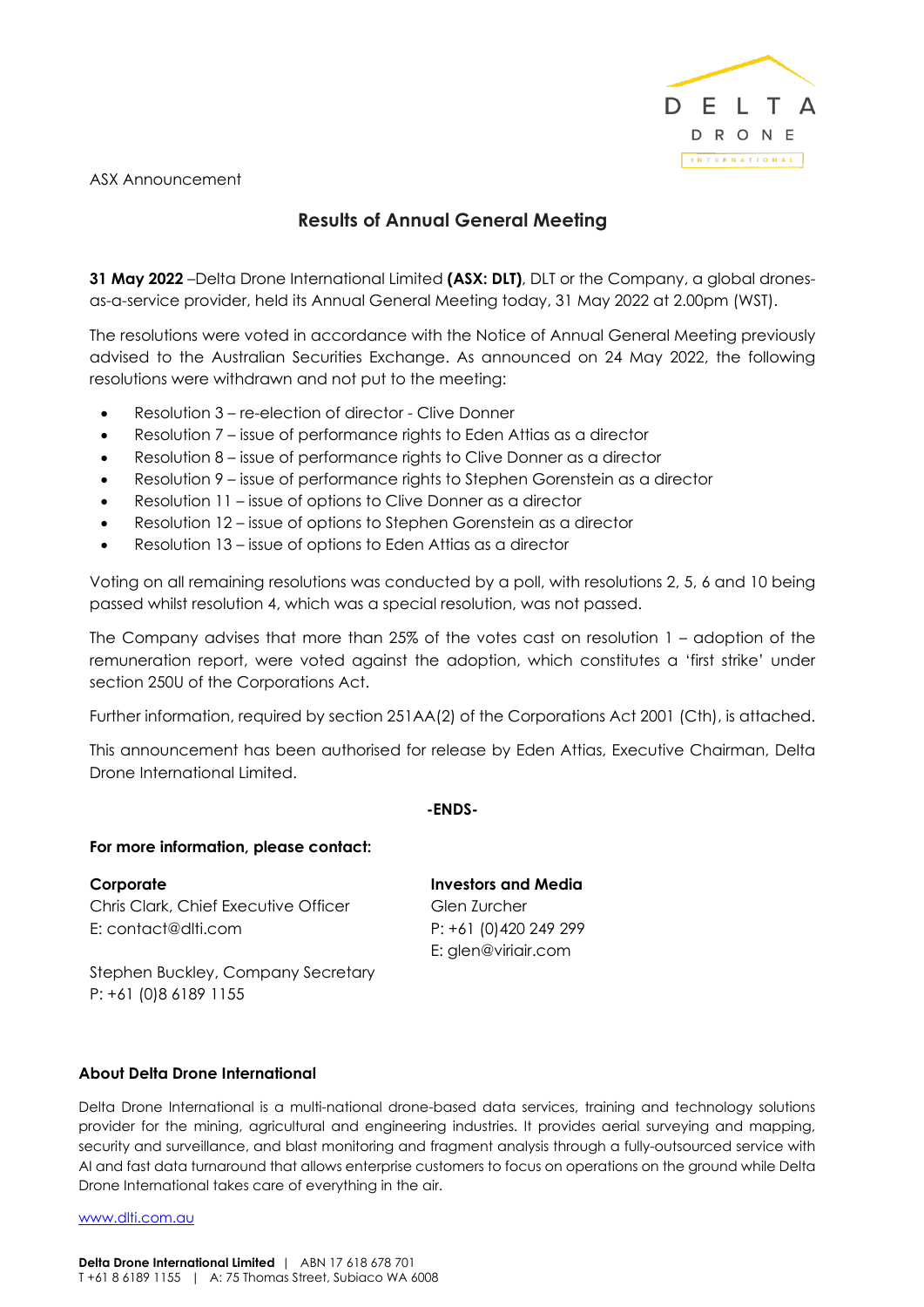# **Disclosure of Proxy Votes**

**Delta Drone International Limited Annual General Meeting** Tuesday, 31 May 2022



In accordance with section 251AA of the Corporations Act 2001, the following information is provided in relation to resolutions put to members at the meeting.

|                                                                     |                                                   |                                                                                         | <b>Proxy Votes</b>     |                       |                | Poll Results (if applicable)        |                        |                       |                |
|---------------------------------------------------------------------|---------------------------------------------------|-----------------------------------------------------------------------------------------|------------------------|-----------------------|----------------|-------------------------------------|------------------------|-----------------------|----------------|
| <b>Resolution</b>                                                   | Decided bu<br>Show of<br>Hands (S)<br>or Poll (P) | <b>Total Number</b><br>of Proxy Votes<br>exercisable by<br>proxies validly<br>appointed | <b>FOR</b>             | <b>AGAINST</b>        | <b>ABSTAIN</b> | <b>PROXY'S</b><br><b>DISCRETION</b> | <b>FOR</b>             | <b>AGAINST</b>        | <b>ABSTAIN</b> |
| 1 Adoption of Remuneration Report                                   | P                                                 | 337,746,964                                                                             | 54,621,286<br>16.17%   | 283,125,678<br>83.83% | $\circ$        | $\Omega$<br>0.00%                   | 54,621,286<br>16.17%   | 283,125,678<br>83.83% | $\Omega$       |
| 2 Re-election of Director - Nicolas<br>Clerc                        | P                                                 | 338,306,681                                                                             | 338,294,681<br>100.00% | 12,000<br>0.00%       | $\circ$        | O<br>0.00%                          | 338,294,681<br>100.00% | 12,000<br>0.00%       | $\Omega$       |
| 3 Re-election of Director - Clive<br>Donner                         | $\overline{\phantom{a}}$                          |                                                                                         | Resolution withdrawn   |                       |                | Resolution withdrawn                |                        |                       |                |
| 4 Approval of 7.1A Mandate                                          | P                                                 | 338,306,681                                                                             | 55,147,027<br>16.30%   | 283,140,078<br>83.69% | $\Omega$       | 19,576<br>0.01%                     | 55,166,603<br>16.31%   | 283,140,078<br>83.69% | $\Omega$       |
| 5 Approval of South African Employee<br>Incentive Plan              | P                                                 | 338,306,681                                                                             | 337,687,681<br>99.82%  | 619,000<br>0.18%      | $\circ$        | $\Omega$<br>0.00%                   | 337,687,681<br>99.82%  | 619,000<br>0.18%      | $\Omega$       |
| 6 Issue of Performance Rights to<br>Christopher Clark as a Director | P                                                 | 338,306,681                                                                             | 319,560,298<br>94.46%  | 18,746,383<br>5.54%   | $\circ$        | $\Omega$<br>0.00%                   | 319,560,298<br>94.46%  | 18,746,383<br>5.54%   | $\circ$        |
| 7 Issue of Performance Rights to Eden<br>Attias as a Director       | $\overline{\phantom{a}}$                          |                                                                                         | Resolution withdrawn   |                       |                | Resolution withdrawn                |                        |                       |                |